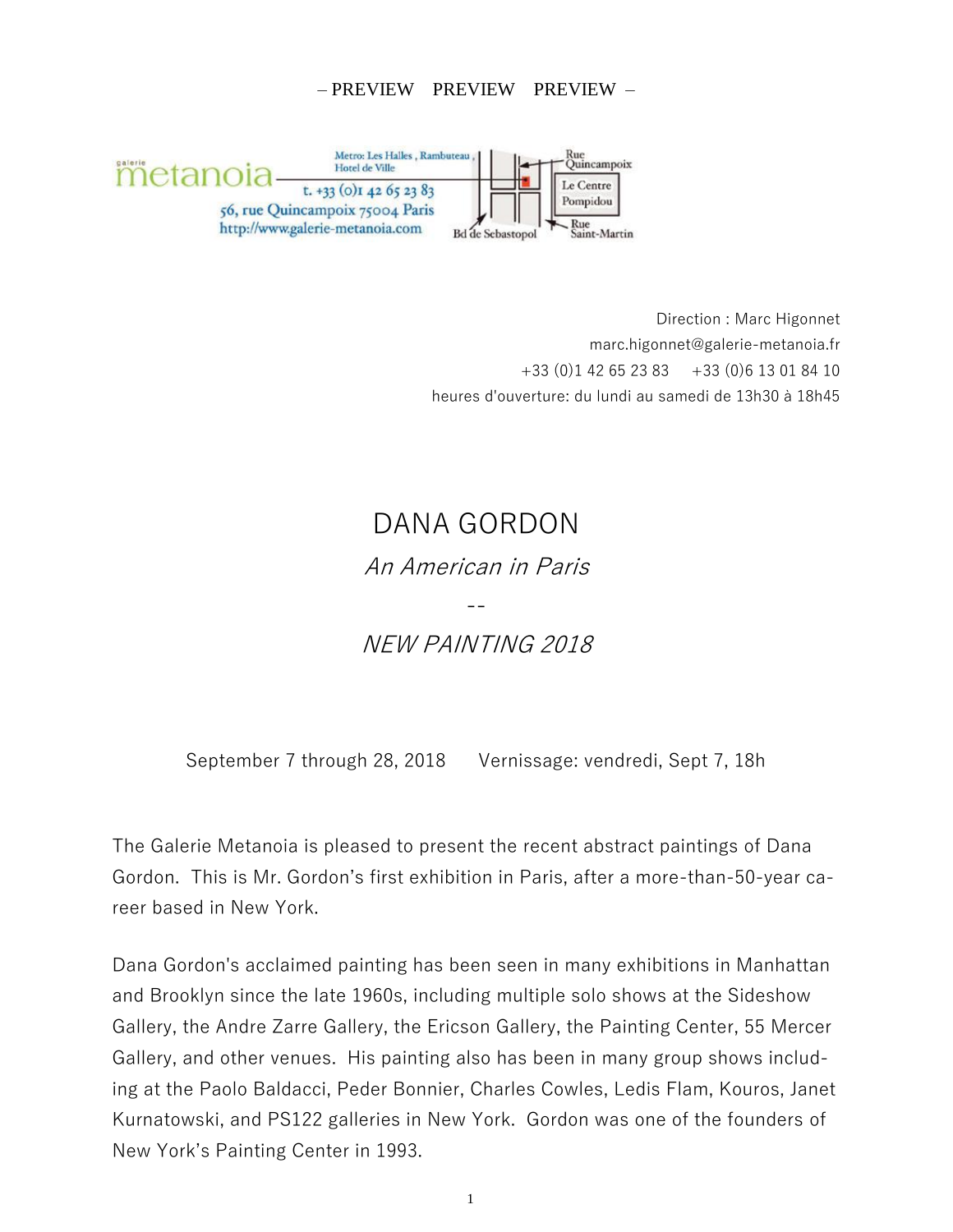The artist received a BA in art from Brown University in 1966 and an MA in art from Hunter College in 1969, both in painting. He worked as assistant to Tony Smith and George Sugarman in their studios in the late 1960s. In 1966-67, Gordon studied photography with Aaron Siskind at the ID in Chicago. In addition to painting, during 1967-79 Gordon also made avant-garde films, shown since then at Knokke, and in solo exhibitions at the Museum of Modern Art and film museums internationally. Gordon's writing on art (particularly on Camille Pissarro) has appeared in such journals as Commentary Magazine, The Wall Street Journal, The New York Sun, The Jerusalem Post, and Painter's Table.

His work is in many public and private collections, such as the Brooklyn Museum of Art, the Royal Film Archive of Belgium, Edward Albee, and Virgil Thomson.

## Dana Gordon has written about his painting:

"You're faced with existential questions every time you start a painting, which is what makes it worth looking doing, and looking at. My painting probably expresses two ideas: what it feels like to be alive, and what is art.

"Everything affects my painting, it's unavoidable and better not to resist. I let the process sort itself out; it's both mental and physical.

"An epiphany, iwhen a teenager, was hearing and seeing the improvisations of Miles Davis and John Coltrane live in jazz clubs in Chicago. I felt I was inside and understood the creative thinking of artistic geniuses in real time, while they did it.

"Painting is a comprehensive, open-ended, truly visual language, its essence prior to the word or narrative. Historically, abstraction derives from all forms of art, but fundamentally it also underlies them. I want to make abstract paintings that are as beautiful and meaningful as the great master paintings of the past."

"As for artworld fashion: Painting lives. How could our little era, after many millenia of essential painting, suddenly do without it?"

## Excerpts from critical opinions on Dana Gordon's art:

James Panero, New Criterion, Critic's Notebook, 11/24/14: *While many artists paint widely, Gordon paints deeply.... Gordon knows "what only painting can do."*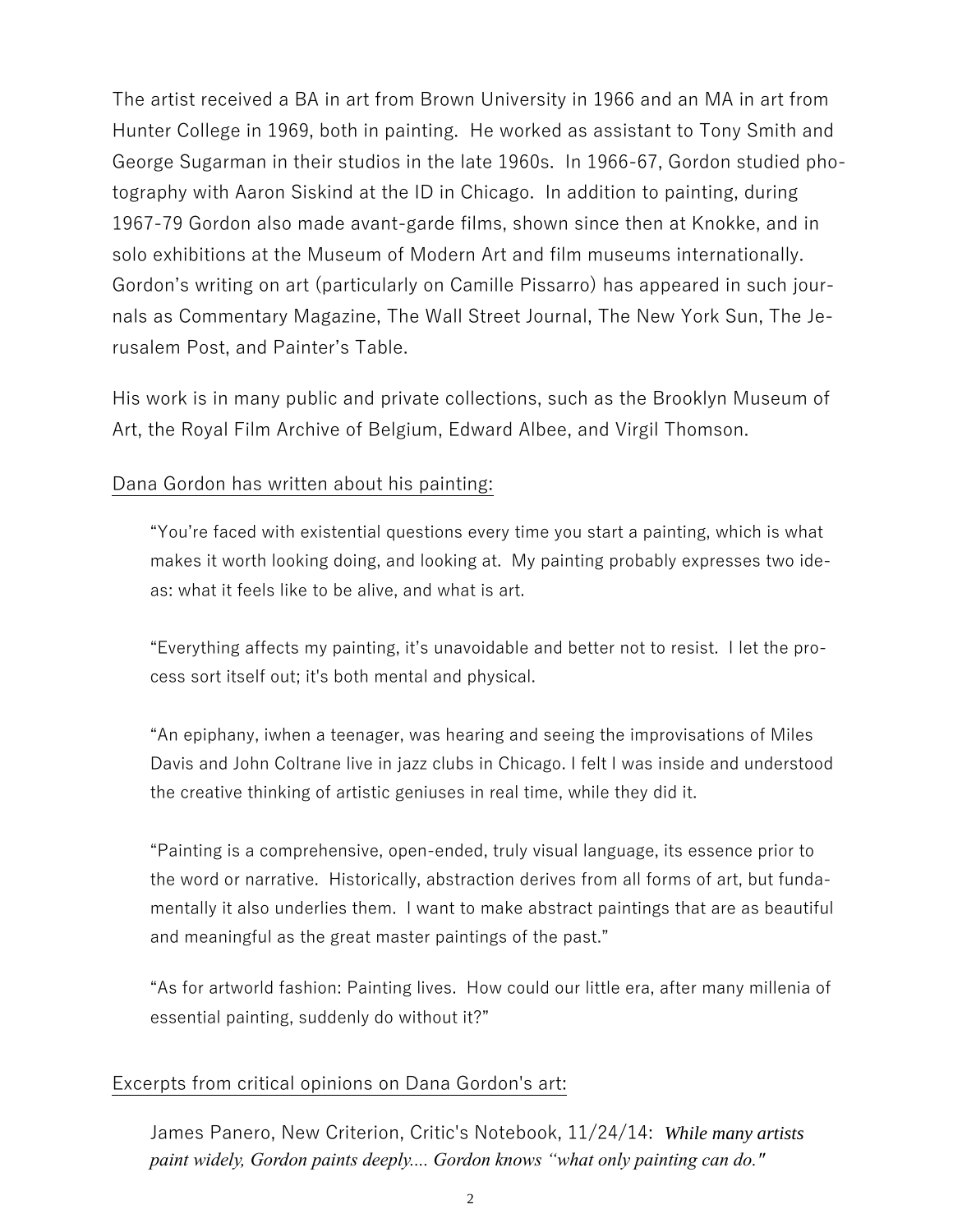Ann Saul, New York Sun, 11/26/14: *Gordon's canvases coax line and color to share importance in a display of exuberant abstraction.* 

James Panero, The New Criterion, Gallery Chronicle, May 2013: "We live in an age that

could use a few more heroes. ... Gordon's arrival at the Sideshow Gallery is therefore both a noteworthy event and a long time in coming. *The paintings have reached a vein of coloristic brilliance that calls out to be seen.* 

Hilton Kramer, catalog essay, 2003: .*..the rare combination of high aesthetic intelligence and worldly experience.*

Grace Glueck, New York Times, 11/14/97: *This exuberant group of abstract canvases… a very lively eyefest.* 

Hilton Kramer, Artforum, March, 1995: .*..among artists of significant quality and accomplishment I would include in the Whitney Biennial.*

Jonas Mekas, in a letter, 7/22/95: <sup>I</sup> *find it about the best painting done today. No intellectual, formalistic, "art" baloney. Straight, good, terrific, inspiring painting. What my little visit to your studio did, it restored my faith in art.*

Helen Harrison, New York Times, 11/27/94: *A celebration of painting for its own sake. These are beautiful paintings, filled with the controlled exuberance of a carefully orchestrated spectacle.* 

Valentin Tatransky, catalog essay, 1992: *Those of us who follow painting are asking if any significant art is being made outside formalistic circles… there is Gordon.* 

John Russell, New York Times, 2/13/87: *Dana Gordon is well worth seeking out…a painter of whom it would be good to see more.*

Julie Gross, Los Angeles Times, 3/21/78: Dana Gordon Films at Theatre Vanguard....*This is an evening for purists and pioneers in pursuit of new perceptions.*

More info: danagordon.net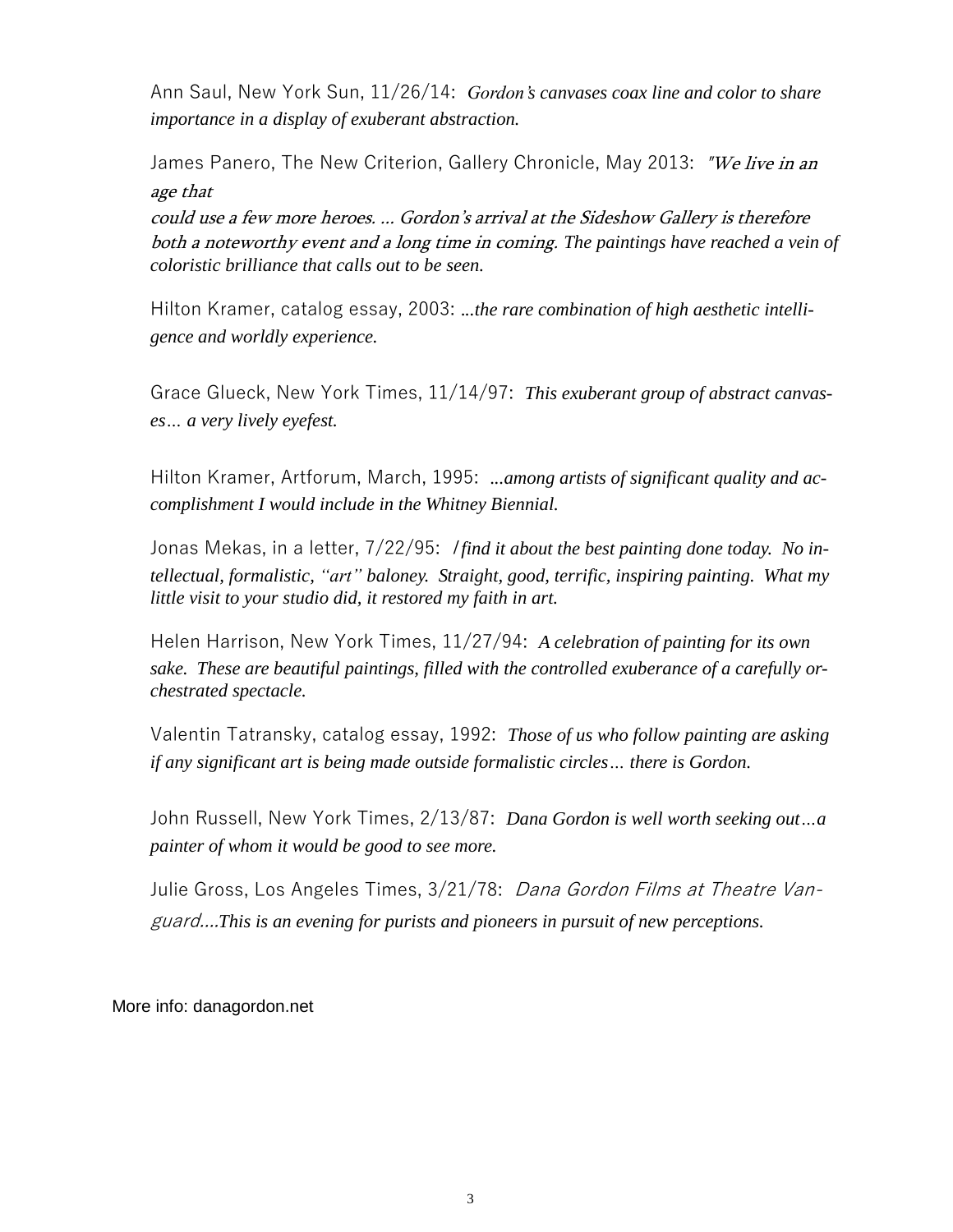

*Dana Gordon, "Unknown Unknowns" 2018, 120x150 cm., acrylic on canvas*



*Dana Gordon, "The Uptake" 2018, 150x120 cm., acrylic on canvas*